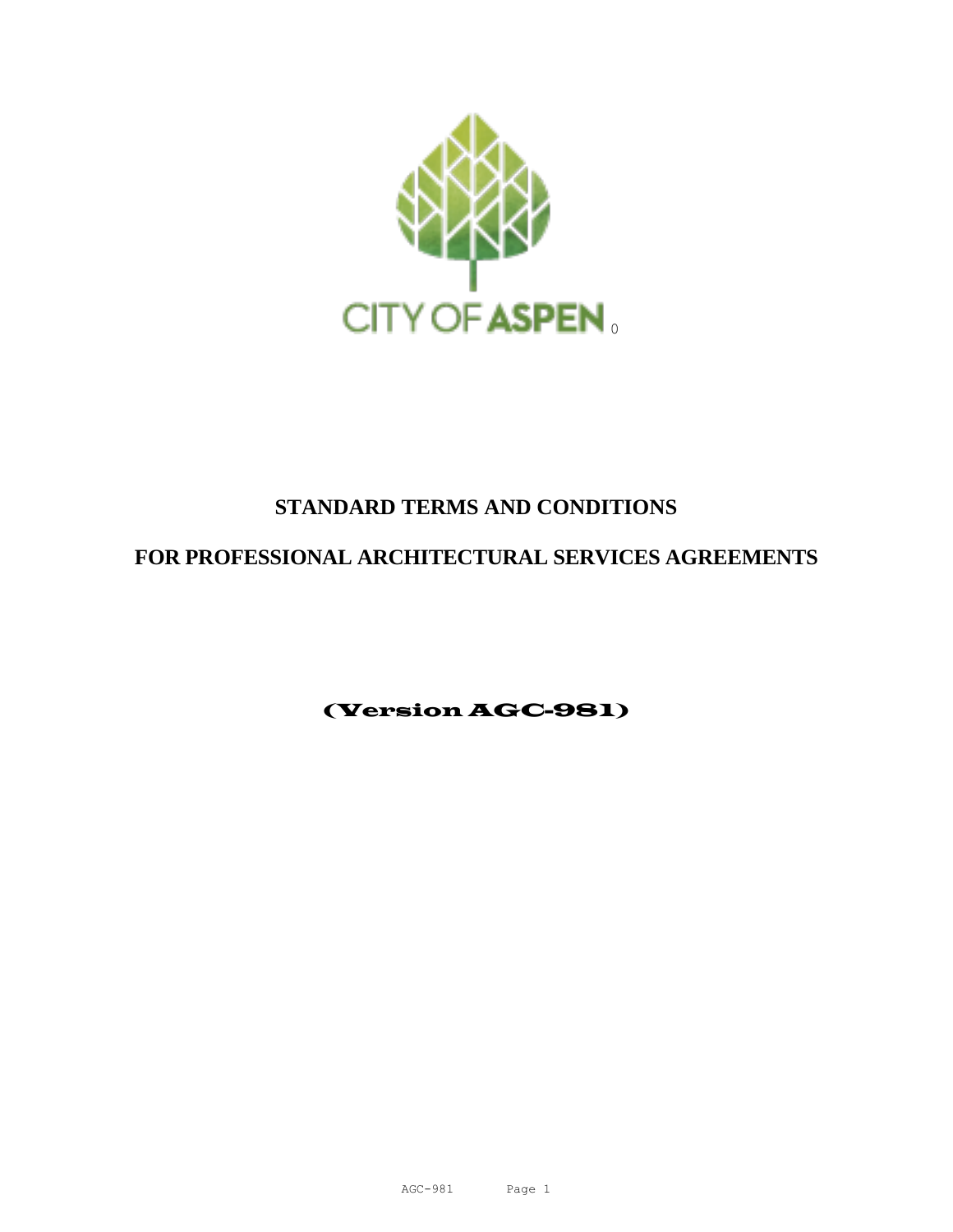# **CITY OF ASPEN, COLORADO**

#### **STANDARD TERMS AND CONDITIONS**

## **FOR PROFESSIONAL ARCHITECTURAL SERVICES AGREEMENT (Version AGC-981)**

These standard terms and conditions have been prepared by the City of Aspen to be incorporated by reference into Agreements entered into between the City of Aspen and architects or professional architectural firms for professional architectural services. The provisions herein are interrelated with other standard contract documents customarily used by the City of Aspen and a change in one may necessitate a change in others. Whenever a conflict exists in the terms and conditions of this document and the Agreement, the terms and conditions set forth in the Agreement shall take precedence.

## **ARTICLE 1 ARCHITECT'S SERVICES AND RESPONSIBILITIES**

#### 1.1. GENERAL

1.1.1. The Architect shall perform the services undertaken according to the Agreement with the City. The part of the project for which Architect is to provide services pursuant to the Agreement with the City is hereinafter called This Part of the Project.

1.1.2. The Architect shall designate, when necessary, a representative authorized to act in the Architect's behalf with respect to This Part of the Project.

1.1.3. The Architect's services shall be performed in character, sequence and timing so that they will be coordinated with those of the City and all other consultants for the Project.

1.1.4 The Architect shall recommend to the City the obtaining of such investigations, surveys, tests, analyses and reports as may be necessary for the proper execution of the Architect's services.

1.1.5 The Architect shall provide progress copies of drawings, reports, specifications and other necessary information to the City and other consultants. All aspects of the Work designed by the Architect shall be coordinated by the Architect, and the Architect shall also become familiar with the Work designed by the City and other consultants as necessary for the proper coordination of the Project.

1.1.6 The Architect shall cooperate with the City in determining the proper share of the construction budget to be allocated to This Part of the Project.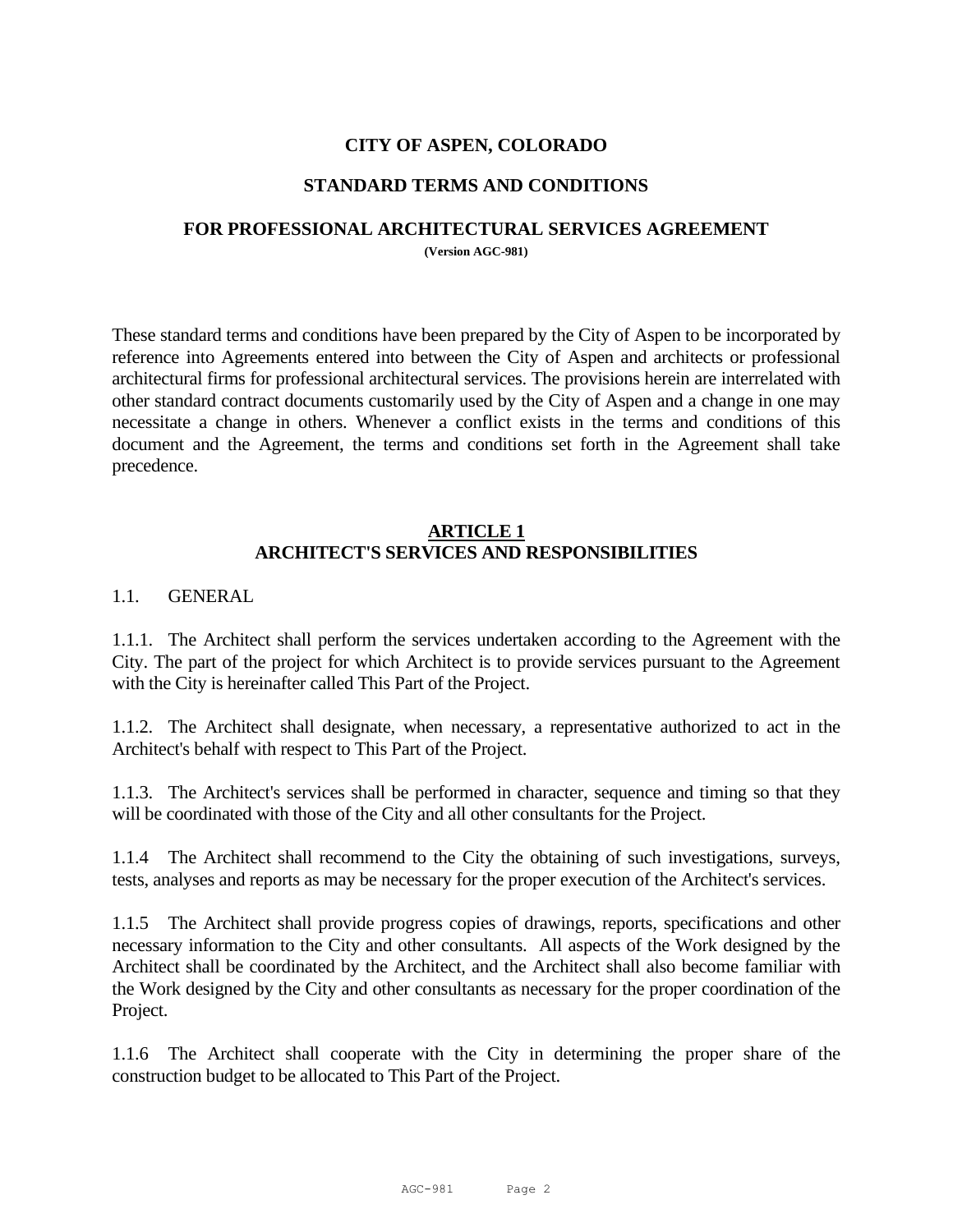# 1.2 BASIC SERVICES

The Scope of Work document shall set forth the Basic Services which the Architect has agreed to perform. The Scope of Work may consist of one or more of the following phases. The terms and conditions set forth below apply to those phases which have been made a part of the Scope of Services.

## *SCHEMATIC DESIGN PHASE*

1.2.1 The Architect shall ascertain the requirements for This Part of the Project and shall confirm such requirements with the City.

1.2.2 The Architect shall review alternative systems with the City, attend necessary conferences, prepare necessary analyses, drawings and other documents, be available for general consultation, and make recommendations regarding basic systems for This Part of the Project. When necessary, the Architect shall consult with public agencies and other organizations concerning utility services and requirements.

1.2.3 The Architect shall prepare and submit to the City a Statement of Probable Construction Cost of This Part of the Project based on current area, volume or other unit costs, as directed by the City.

#### *DESIGN DEVELOPMENT PHASE*

1.2.4 When authorized by the City, the Architect shall prepare from the Schematic Design Studies approved by the City the Design Development Documents. These shall consist of drawings and other documents to fix and describe This Part of the Project, including materials, equipment, component systems and types of construction as may be appropriate, all of which are to be approved by the City.

1.2.5 The Architect shall submit to the City a further Statement of Probable Construction Cost of This Part of the Project

#### *CONSTRUCTION DOCUMENTS PHASE*

1.2.6 When authorized by the City, the Architect shall prepare from the Design Development Documents drawings and specifications setting forth in detail the requirements for the construction of This Part of the Project, all of which are to be approved by the City. The Architect shall prepare the Drawings and Specifications in such format as the City may reasonably require.

1.2.7 The Architect shall advise the City of any adjustments to previous Statements of Probable Construction Cost of This Part of the Project indicated by changes in requirements or general market conditions.

1.2.8 The Architect shall assist the City as necessary in connection with the responsibility for filing the documents concerning This Part of the Project required for the approval of governmental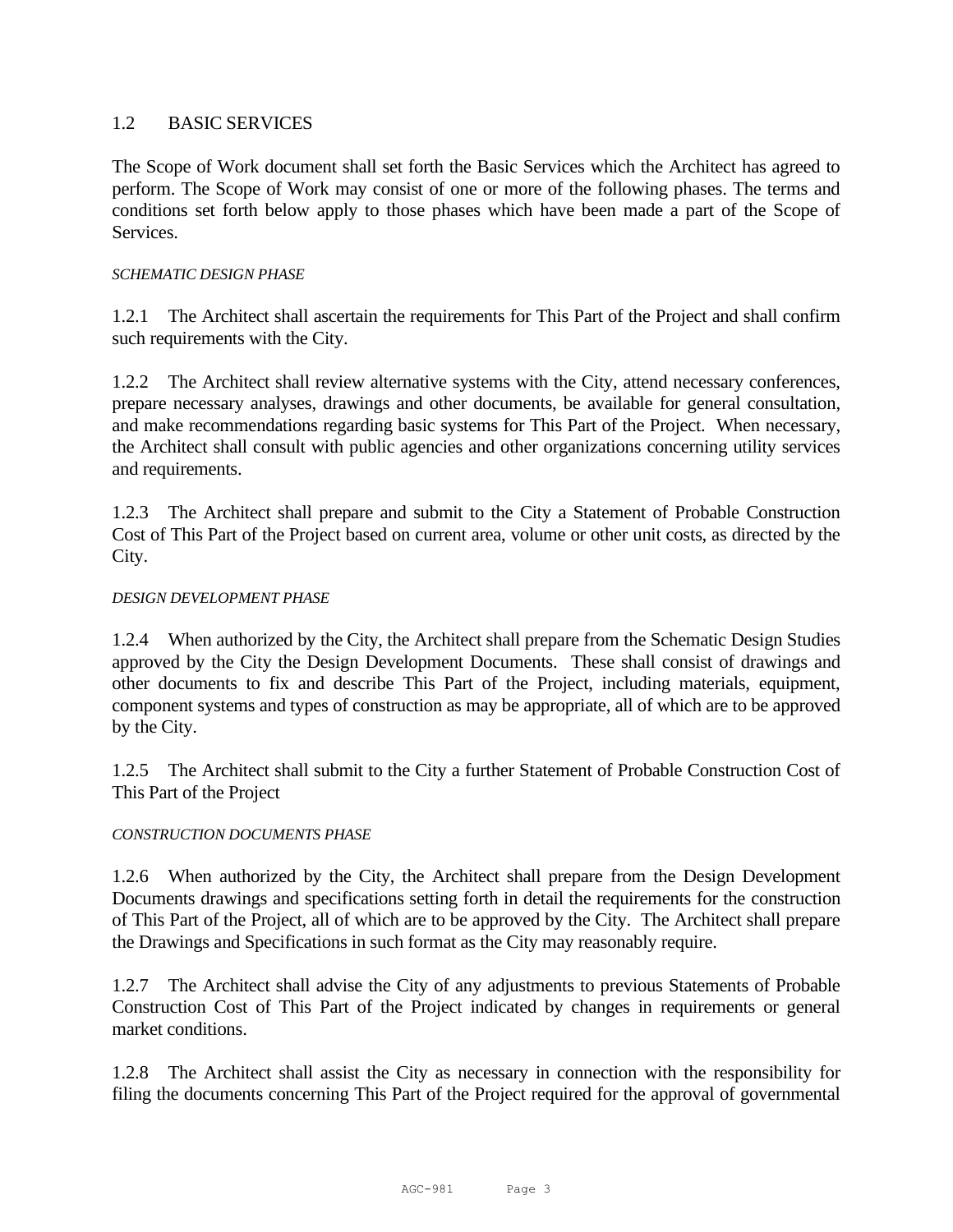authorities having jurisdiction over the Project.

#### *BIDDING OR NEGOTIATION PHASE*

1.2.9 If required by the City, the Architect shall assist the City's project engineer in obtaining and evaluating bids or negotiated proposals, and in awarding and preparing contracts for construction.

#### *CONSTRUCTION PHASE - ADMINISTRATION OF THE CONSTRUCTION CONTRACT*

1.2.10 The Construction Phase will commence with the award of the Contract for Construction and together with the Architect's obligation to provide Basic Services under this Agreement, will terminate when final payment to the Contractor is due or, in the absence of a final Certificate for Payment or of such due date, sixty days after the date of Substantial Completion of the Work, whichever occurs first.

1.2.11 Unless otherwise provided in this Agreement and incorporated in the Contract Documents, the Architect shall assist the City in the Administration of the Contract for Construction with respect to This Part of the Project, as set forth below and in General Conditions of the Contract for Construction.

1.2.12 The Architect shall visit the site at intervals appropriate to the stage of construction for This Part of the Project or as otherwise agreed with the City in writing, to become familiar with the progress and quality of the Work for This Part of the Project and to determine if such Work is proceeding in accordance with the Contract Documents. The Architect shall keep the City informed of the progress and quality of the Work for This Part of the Project and shall guard the City against defects and deficiencies in such Work of the Contractor.

1.2.13 The Architect shall at all times have access to the Work for This Part of the Project wherever it is in preparation or progress.

1.2.14 The Architect, based on observations at the site and on evaluations of the Contractor's Applications for Payment, shall assist the City in determining the amounts owing to the Contractor for This Part of the Project and shall certify such amounts to the City. Such certification shall be in writing if requested.

1.2.15 Certification by the Architect to the City of an amount owing to the Contractor shall constitute a representation by the Architect to the City that, based on the Architect's observations at the site as provided in Subparagraph 1.2.12 and the data comprising the Contractor's Application for Payment, the Work for This Part of the Project has progressed to the point indicated; that in the Architect's professional opinion, the quality of such Work is in accordance with the Contract Documents (subject to an evaluation of such Work for conformance with the Contract Documents upon Substantial Completion, to the results of any subsequent tests required by or performed under the Contract Documents, to minor deviations from the Contract Documents correctable prior to completion, and to any specific qualifications stated by the Architect); and that the Contractor is entitled to payment in the amount certified.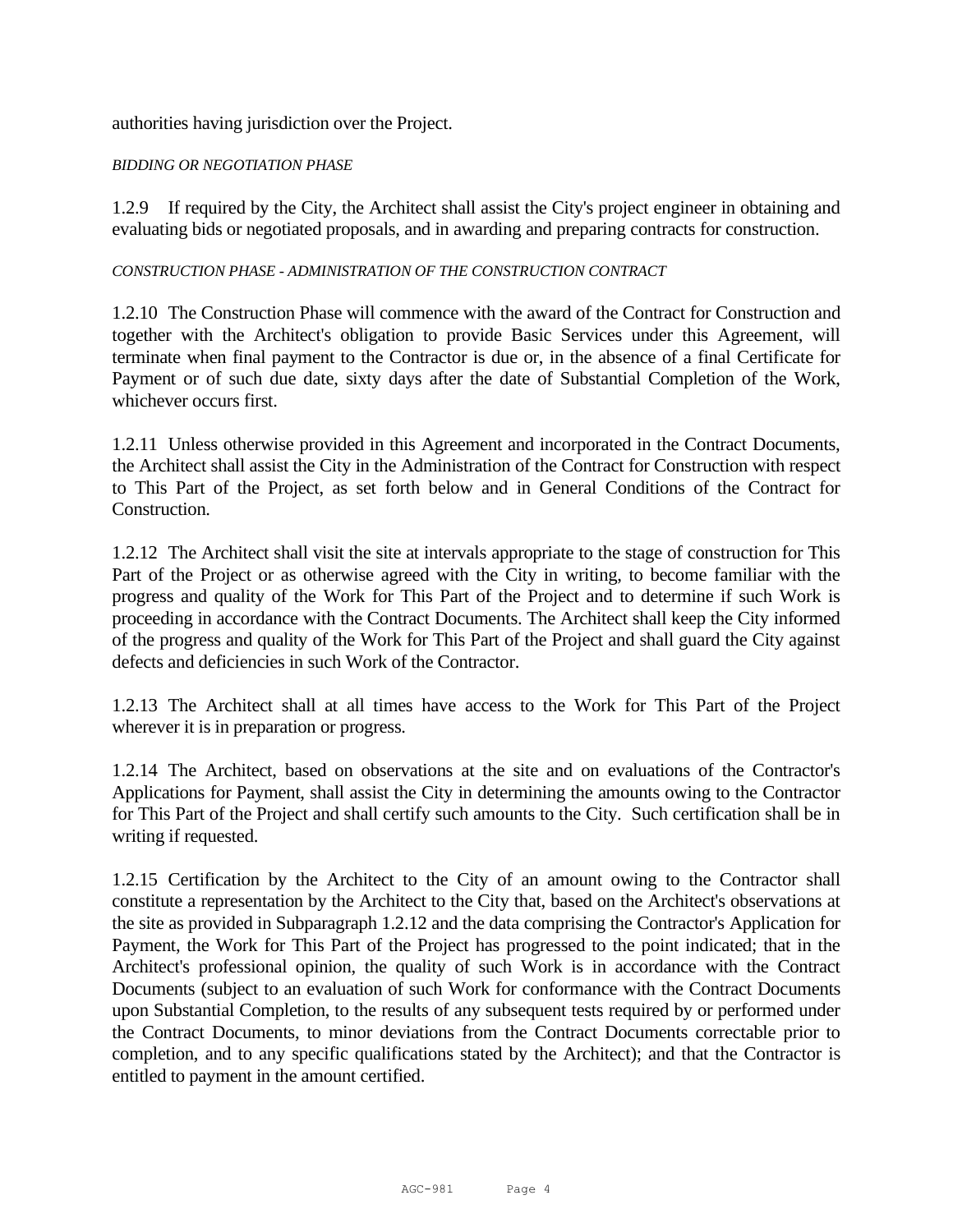1.2.16 Upon written request of the City, the Architect shall furnish to the City, with reasonable promptness, written interpretations of the Contract Documents prepared by the Architect, if, in the opinion of the City, such interpretations are necessary for the proper execution or progress of the Work.

1.2.17 The Architect shall render written recommendations, within a reasonable time, on all claims, disputes and other matters in question between the City and the Contractor relating to the execution or progress of This Part of the Project or the interpretation of the Contract Documents.

1.2.18 The Architect shall assist the City in determining whether the City shall reject Work for This Part of the Project which does not conform to the Contract Documents or whether special inspection or testing is required.

1.2.19 The Architect shall review and approve, or take other appropriate action upon, and forward to the City for final disposition the Contractor's submittals such as Shop Drawings, Product Data and Samples with respect to This Part of the Project; but only for conformance with the design concept of the Work and with the information given in the Contract Documents. Such action shall be taken with reasonable promptness so as to cause no delay. The Architect's approval of a specific item shall not indicate approval of an assembly of which the item is a component.

1.2.20 The Architect shall assist the City in preparing Change Orders for This Part of the Project for the City's approval and execution in accordance with the Contract Documents. The Architect shall recommend to the City minor changes in the Work not involving an adjustment in the Contract Sum or an extension of the Contract Time which are not inconsistent with the intent of the Contract Documents.

1.2.21 The Architect shall assist the City in conducting inspections, with respect to This Part of the Project, to determine the dates of Substantial Completion and final completion, and shall review and approve, or take other appropriate action on, the Contractor's list of items to be completed or corrected and shall forward the list to the City for final disposition. The Architect shall assist the City in receiving and forwarding for review written warranties and related documents required by the Contract Documents and assembled by the Contractor with respect to This Part of the Project. The Architect shall issue to the City a final certificate in writing with respect to final payment for This Part of the Project.

1.2.22 If at any time during This Part of the Project the Architect determines that it is necessary to provide more extensive representation at the site for the Architect to fulfill the Architect's responsibilities at the site as described hereinabove, the Architect shall provide one or more Project Representatives, as necessary, to assist the Architect. Such Project Representatives shall be selected, employed and directed by the Architect.

# 1.3 ADDITIONAL SERVICES

The following Services are not included in Basic Services unless specifically included in the Scope of Work. They shall, however, be provided if requested in writing by the City, and they shall be paid for by the City as provided in the Agreement, in addition to the compensation for Basic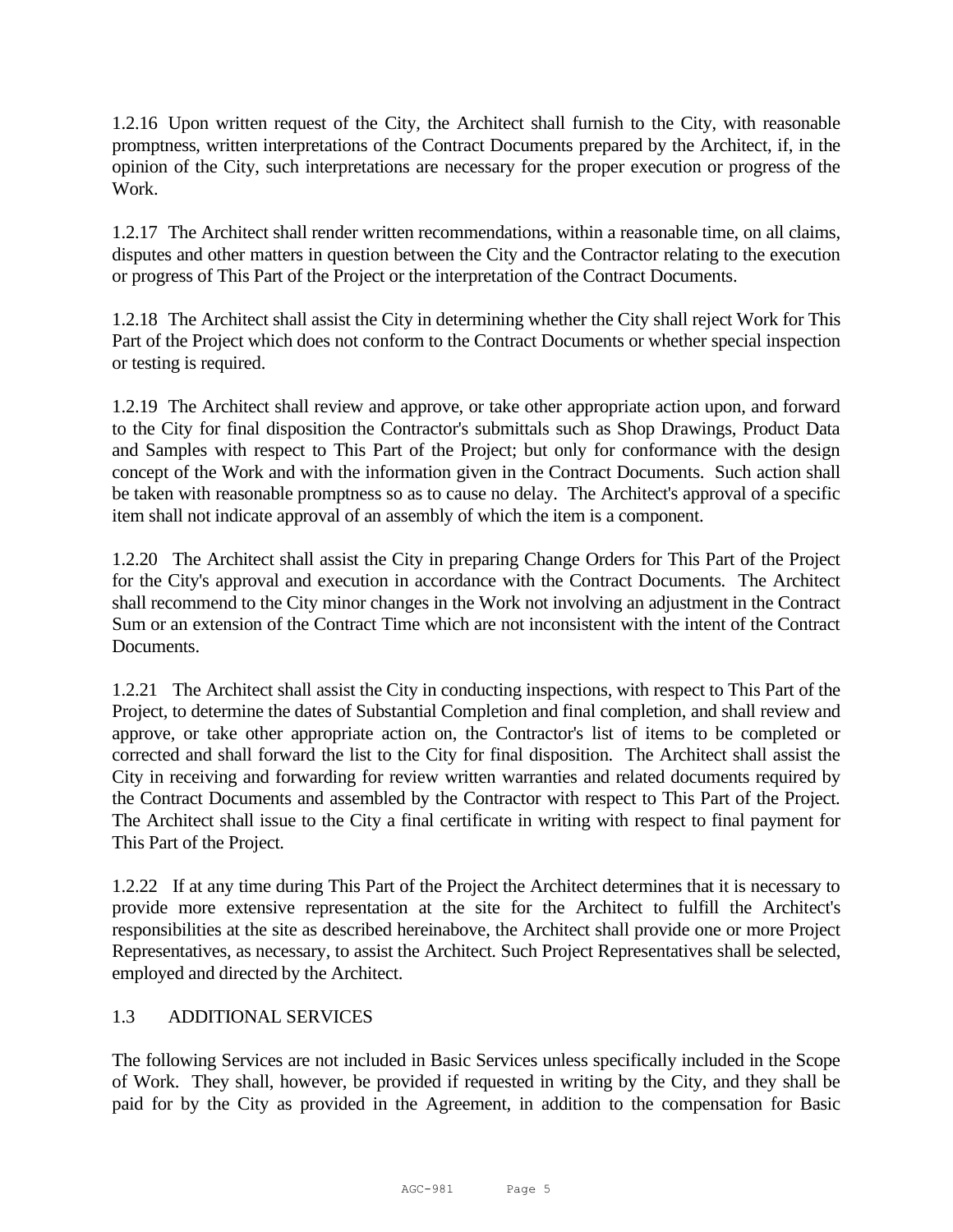Services.

1.3.1 Providing financial feasibility or other special studies.

1.3.2 Providing planning surveys, site evaluations, environmental studies or comparative studies of prospective sites, and preparing special surveys, studies and submissions required for approvals of governmental authorities or others having jurisdiction over the Project.

1.3.3 Providing services relative to future facilities, systems and equipment which are not intended to be constructed during the construction Phase.

1.3.4 Providing services to investigate existing conditions or facilities, or to make measured drawings thereof, or to verify the accuracy of drawings or other information related thereto.

1.3.5 Preparing documents for alternate, separate or sequential bids, or providing extra services in connection with bidding, negotiation or construction prior to the completion of the Construction Documents Phase, when requested by the City.

1.3.6 Providing coordination of work performed by separate contractors or by the City's own forces.

1.3.7 Providing services in connection with the work of a construction manager or separate consultants retained by the City.

1.3.8 Providing Detailed Estimates of Construction Cost, analyses of owning and operating costs, or detailed quantity surveys or inventories of material, equipment and labor.

1.3.9 Providing engineering services or special consultants related to interior design services and other similar services required for, or in connection with, the selection, procurement or installation of furniture, furnishings and related equipment.

1.3.10 Providing services for planning tenant or rental spaces.

1.3.11 Making revisions in Drawings, Specifications or other documents when such revisions are inconsistent with written approvals or instructions previously given, are required by the enactment or revision of codes, laws or regulations subsequent to the preparation of such documents, or are due to other causes not solely within the control of the Architect.

1.3.12 Preparing Drawings, Specifications and supporting data, and providing other services in connection with Change Orders to the extent that the adjustment in the Basic Compensation resulting from the adjusted Construction Cost is not commensurate with the services required of the Architect, provided such Change Orders are required by causes not solely within the control of the Architect.

1.3.13 Making investigations, surveys, valuations, inventories or detailed appraisals of existing facilities, and providing services required in connection with construction performed by the City.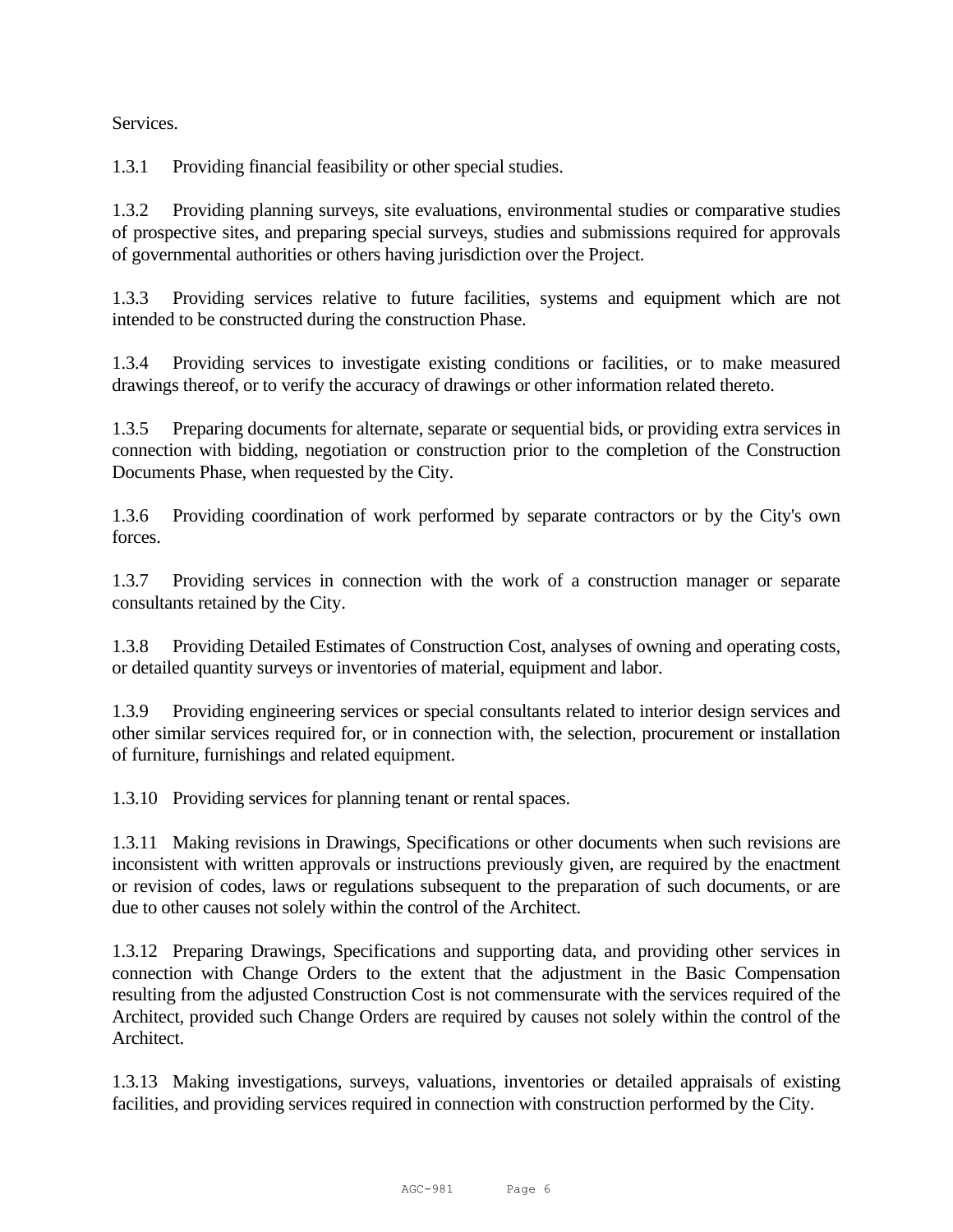1.3.14 Providing consultation concerning replacement of any Work damaged by fire or other cause during construction, and furnishing services as may be required in connection with the replacement of such Work.

1.3.15 Providing services made necessary by the default of the Contractor, or by major defects or deficiencies in the Work of the Contractor, or by failure of performance of either the City or the Contractor under the Contract for Construction.

1.3.16 Preparing a set of reproducible record drawings showing significant changes in the Work made during construction, based on marked-up prints, drawings and other data furnished by the Contractor to the City.

1.3.17 Providing extensive assistance in the utilization of any equipment or system, such as initial start-up or testing, adjusting and balancing, preparation of operation and maintenance manuals, training personnel for operation and maintenance, and consultation during operation.

1.3.18 Providing services after issuance to the City of the final Certificate for Payment, or in the absence of a final Certificate for Payment, more than sixty days after the Date of Substantial Completion of the Work.

1.3.19 Preparing to serve or serving as an expert witness in connection with any public hearing, arbitration proceeding or legal proceeding.

1.3.20 Providing services of consultants for other than the normal engineering services for This Part of the Project.

1.3.21 Providing any other services not otherwise included in this Agreement or not customarily furnished in accordance with generally accepted engineering practice.

## ARTICLE 2 THE CITY'S RESPONSIBILITIES

2.1 The City shall, with reasonable promptness, provide all available information regarding the requirements for This Part of the Project.

2.2 The City shall designate, when necessary, a representative authorized to act in the City's behalf with respect to This Part of the Project. The City, or such authorized representative, shall examine documents submitted by the Architect and shall render decisions pertaining thereto promptly, to avoid unreasonable delay in the progress of the Architect's services. Architect's invoice shall be for the period ending the 25th day of each month. The invoice should be received by the City's Project Manager no later than the 1st of each month.

2.8 If the City observes or otherwise becomes aware of any fault or defect with respect to This Part of the Project, or nonconformance with the Contract Documents, prompt written notice thereof shall be given by the City to the Architect.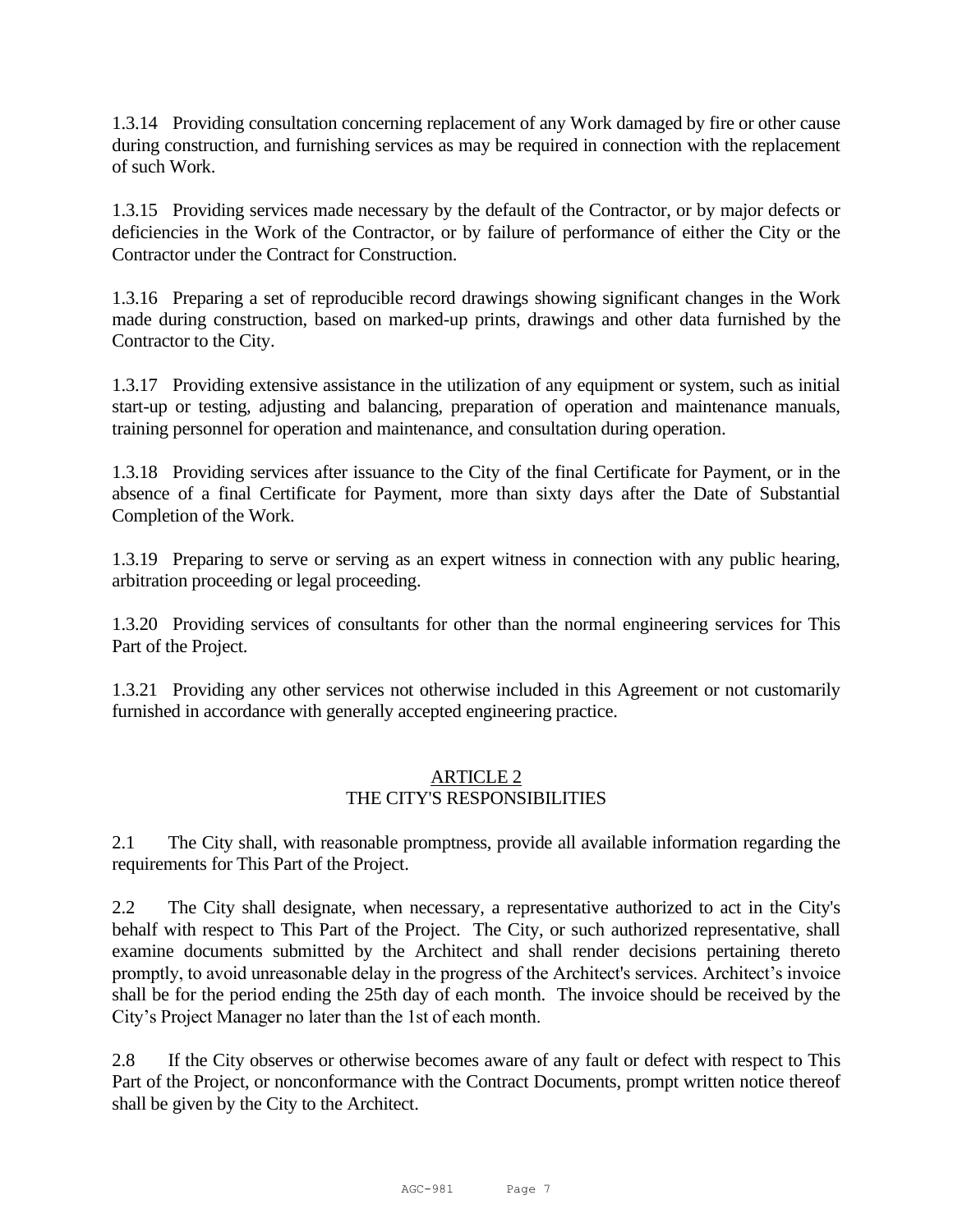2.9 The City shall consult with the Architect before issuing interpretations or clarifications of the Architect's Drawings and Specifications and shall request the recommendation of the Architect before acting upon Shop Drawings, Product Data, Samples or other submissions of the Contractor, or upon Change Orders affecting This Part of the Project.

2.11 The City shall advise the Architect of the identity of other consultants participating in the Project and the scope of their services.

2.12 The City shall review the Architect's work for compliance with the City's program and for overall coordination with the City's and other engineering requirements.

# ARTICLE 3 CONSTRUCTION COST

3.1 The Construction Cost of the Project shall be the total cost or estimated cost to the City of all elements of the Project designed or specified by the City or the City's consultants. The Construction Cost of This Part of the Project shall be the total cost or estimated cost to the City of all elements of the Project designed or specified by the Architect.

3.2 The Construction Cost of the Project or of This Part of the Project shall include at current market rates, including a reasonable allowance for overhead and profit, the cost of labor and materials furnished by the City and any equipment which has been designed, specified, selected or specially provided for by the City and, the City's consultants.

3.3 Construction Cost does not include the compensation of the City's consultants, the cost of the land, rights-of-way, or other costs which are the responsibility of the City as provided in Article 2.

3.4 Evaluations of the City's Project budget, Statements of Probable Construction Cost and Detailed Estimates of Construction Cost, if any, prepared by the Architect, represent the Architect's best judgment as a design professional familiar with the construction industry.

3.5 If a fixed limit of Construction Cost has been established, the City and the Architect shall establish, if practicable, a fixed limit of Construction Cost for This Part of the Project. If such a fixed limit is established, the Architect, after consultation with the City, shall be permitted to include contingencies for design, bidding and price escalation, to determine what materials, equipment, component systems and types of construction are to be included in the Contract Documents with respect to This Part of the Project, and to make reasonable adjustments in the scope of This Part of the Project to bring it within the fixed limit. If required, the Architect shall assist the City in including in the Contract Documents alternate bids to adjust the Construction Cost to the fixed limit. Any such fixed limit shall be increased in the amount of any increase in the Contract Sum related to This Part of the Project occurring after execution of the Contract for Construction.

3.5.1 If the Bidding or Negotiation Phase for This Part of the Project has not commenced within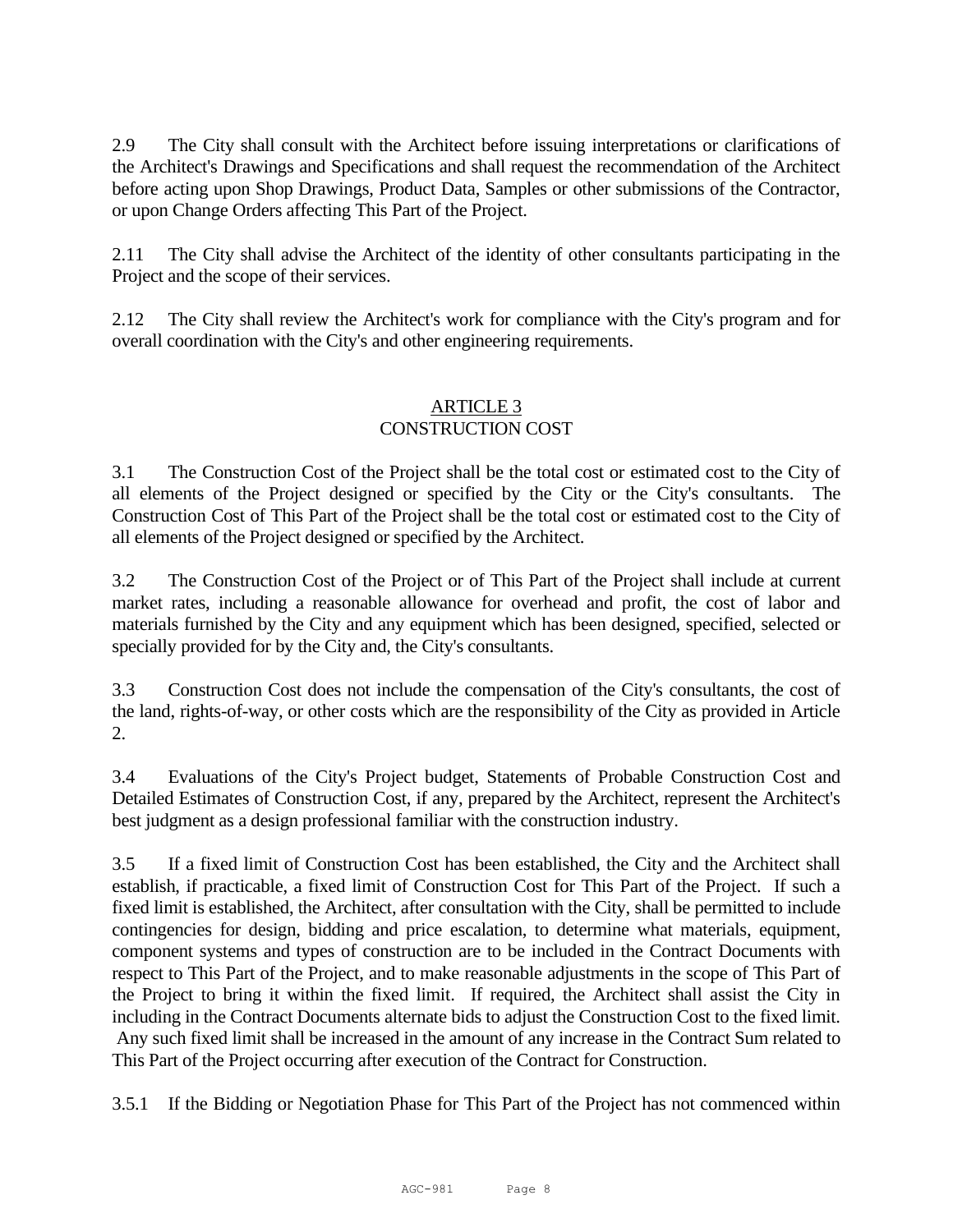three months after the City receives the Construction Documents any Project budget or fixed limit of Construction Cost for This Part of the Project established as a condition of this Agreement shall be adjusted to reflect any change in the general level of prices in the construction industry between the date of submission of the Construction Documents to the City and the date on which bids or proposals are sought.

3.5.2 If a Project budget or fixed limit of Construction Cost for This Part of the Project (adjusted as provided in Subparagraph 3.5.1) is exceeded by the lowest bona fide bid or negotiated proposal, the City may require the Architect without additional charge, to modify the Architect's Drawings and Specifications for This Part of the Project as necessary to bring the Construction Cost thereof within such fixed limit for This Part of the Project. If it was not practicable to establish a fixed limit of Construction Cost for This Part of the Project, and if the lowest bona fide bid or negotiated proposal, the Detailed Estimate of Construction Cost or the Statement of Probable Construction Cost established for the entire Project (including the bidding contingency) exceeds the fixed limit of Construction Cost of the entire Project, the City may require that the Drawings and Specifications prepared by the Architect be modified without additional compensation as necessary to make them bear a reasonable portion of the burden of reducing the Construction Cost of This Part of the Project so that the fixed limit of Construction Cost for the entire Project is not exceeded. The providing of such service shall be the limit of the Architect's responsibility in this regard, and having done so the Architect shall be entitled to compensation for all services performed in accordance with this Agreement.

# **ARTICLE 4 DIRECT PERSONNEL EXPENSE**

4.1 Direct Personnel Expense is defined as the direct salaries of all the Architect's personnel engaged on the Project, and the portion of the cost of their mandatory and customary contributions and benefits related thereto, such as employment taxes and other statutory employee benefits, insurance, sick leave, holidays, vacations, pensions, and similar contributions and benefits.

# **ARTICLE 5 REIMBURSABLE EXPENSES**

5.1 Reimbursable Expenses are in addition to compensation for Basic and Additional Services and include actual expenditures made by the Architect and the Architect's employees and consultants in the interest of the Project (to the extent they are reimbursable by the City for the expenses listed in the following Subparagraphs; provided that Architect shall not be reimbursed for expenses unless prior written approval therefore has been obtained from City.

5.1.1 Expense of transportation in connection with the Project; living expenses in connection with out-of-town travel; long distance communications; and fees paid for securing approvals of authorities having jurisdiction over the Project.

5.1.2 Expense of reproductions, postage and handling of Drawings, Specifications and other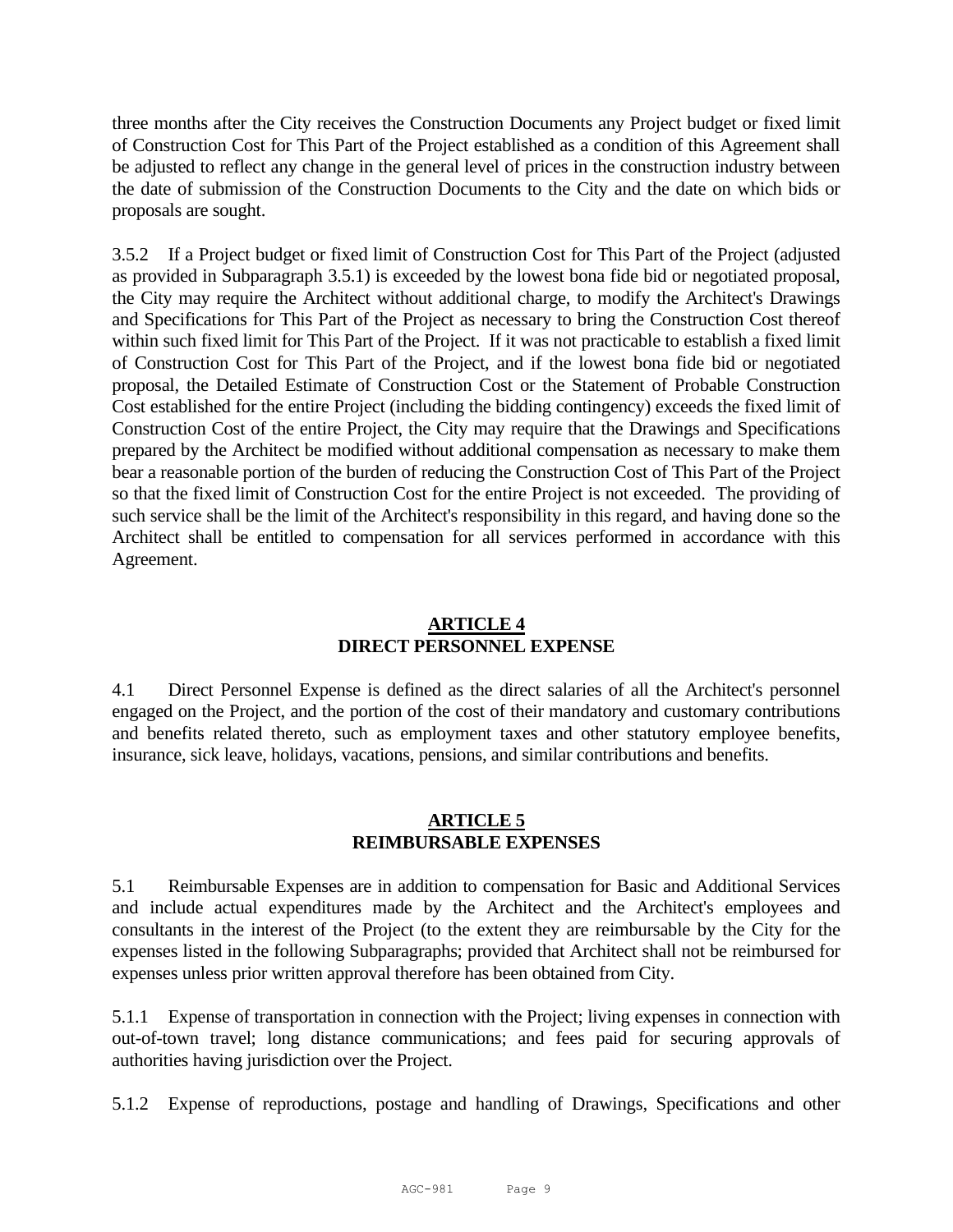documents, excluding reproductions for the office use of the Architect, the City and the City's consultants.

5.1.3 Expense of data processing and photographic production techniques when used in connection with Additional Services.

5.1.4 If authorized in advance by the City, expense of overtime work requiring higher than regular rates.

5.1.5 Expense of renderings, models and mock-ups requested by the City.

# **ARTICLE 6 PAYMENTS TO THE ARCHITECT**

# 6.1 PAYMENTS ON ACCOUNT OF SERVICES

6.1.1 Payments for Basic Services, Additional Services and Reimbursable Expenses shall be made on the basis set forth in the Agreement.

6.1.2 The City shall disclose to the Architect, prior to the execution of this Agreement, any contingent or other special provisions relative to compensation.

6.1.3 The Architect shall submit, in timely fashion, invoices for Basic Services, Additional Services and Reimbursable Expenses. The City shall review such invoices and, if they are considered incorrect or untimely, the City shall review the matter with the Architect and confirm, in writing to the Architect within ten days from receipt of the Architect's billing, the City's understanding of the disposition of the issue.

6.1.4 If and to the extent that the Contract Time initially established in the Contract for Construction is exceeded or extended through no fault of the Architect, compensation for any Basic Services required for such extended period of Administration of the Construction Contract shall be computed as set forth in the Agreement.

## **ARTICLE 7 ARCHITECT'S ACCOUNTING RECORDS**

7.1 Records of Reimbursable Expenses and expenses pertaining to Additional Services and services performed on the basis of a Multiple of Direct Personnel Expense shall be kept on the basis of generally accepted accounting principles and shall be available to the City or the City's authorized representative at mutually convenient times.

# **ARTICLE 8**